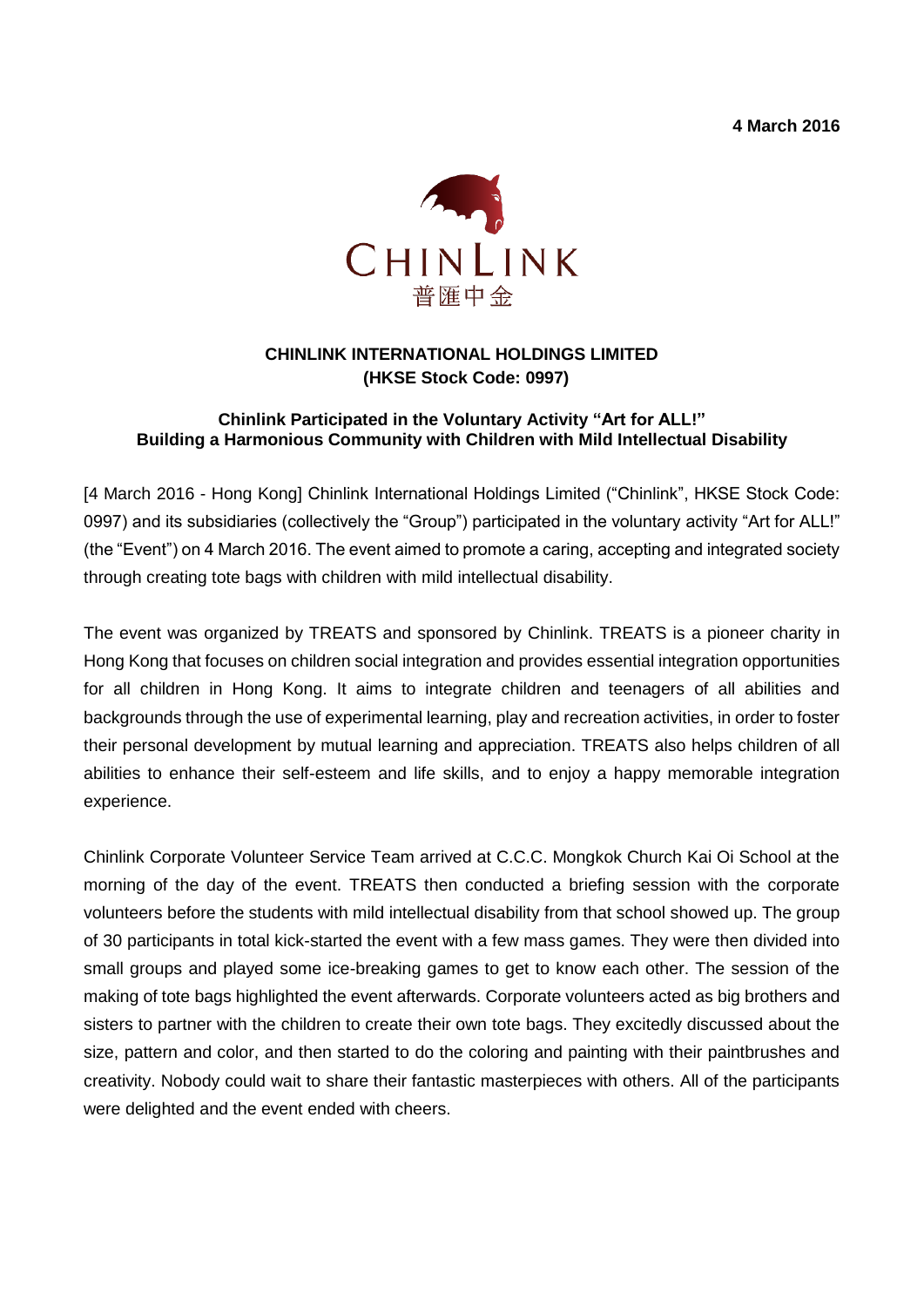After the event, most of the corporate volunteers expressed their appreciation of the opportunity to meet the children with mild intellectual disability face to face. From the event, they surprisingly realized the children's creativity and innocence, as well as the absence of the communication barriers between them. All of them enjoyed making tote bags with the children, while their enjoyment helped the event demonstrate how accepting and integrated the society is. Mr. Siu Wai Yip, Executive Director of Chinlink, said, "The event was truly meaningful. It was an incredible opportunity to enhance selfesteem and sense of achievement of the children with special needs. It also stimulated their creativity and offered them a chance to express their thoughts through painting. Moreover, the corporate volunteers could have learnt more about how to cooperate with different people through the time they spent with the children with mild intellectual disability. Further to the enhancement of communication skills, they should have understood the children with special needs after the event, and should have learnt to accept and offer assistance to disadvantaged communities, so as to help to build a caring and integrated community."



Chinklink Corporate Volunteer Service Team shared the tote bag made with children with mild intellectual disability.

*– End –*